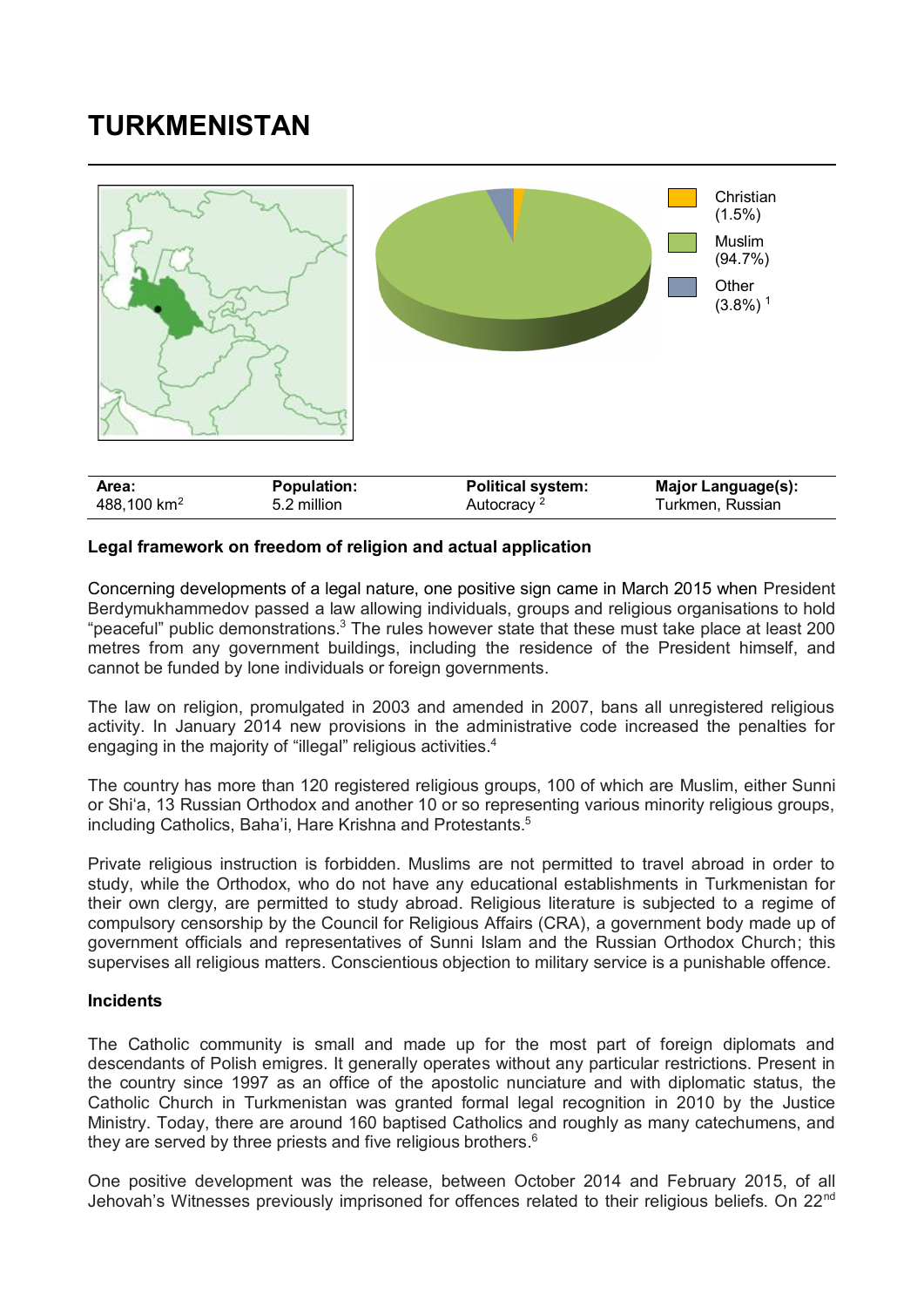October 2014, under a presidential amnesty issued to mark the 23<sup>rd</sup> anniversary of Turkmenistan's independence from the Soviet Union, the authorities released six Jehovah's Witnesses, imprisoned for conscientious objection, together with two others, who had been arrested for offences related to the free exercise of their religious beliefs.<sup>7</sup> Another member of the group, Ruslan Narkolayev, who had been sentenced in September 2014 to two years imprisonment, again for refusing to undertake military service, was released on  $17<sup>th</sup>$  February 2015. He was released together with a Protestant, Umio Gojayev. He had been imprisoned in 2012 and sentenced to four years' imprisonment on a charge of "hooliganism", although this was evidently linked to some form of reprisal for his religious beliefs.<sup>8</sup>

Despite these prison releases and other positive signals, religious believers continue to suffer frequent raids, fines, imprisonments and confiscation of religious materials. These punitive measures are put in place in response to their attempts to express their faith freely or relate to their alleged violation of the law on religion. In recent years, many Muslims who follow versions of Islam not recognised by the state, as well as Protestants and Jehovah's Witnesses, have been arrested, fined, imprisoned or sent into internal exile for their religious beliefs or activities. The majority of these prisoners of conscience are incarcerated in the labour camp of Seydi, in the Lebap region, where they are exposed to harsh conditions and frequently subjected to torture.

In May 2015 Bahram Hemdemov, a Jehovah's Witness, was tortured and sentenced to four years' imprisonment on the charge of "inciting inter-religious discord" for having hosted a religious meeting in his own home on 14<sup>th</sup> March of that year with 38 of his fellow believers. His property was confiscated, including his car. Many of the others were fined. $^9$ 

The imprisonment of Hemdemov followed many other arrests of Jehovah's Witnesses which took place in the early months of 2015. Hemdemov's son had already been imprisoned twice and sentenced to two weeks' imprisonment on each occasion. Other Jehovah's Witnesses also received prison sentences of two weeks, often followed by further sentences and new terms of imprisonment, during which they were beaten and tortured. Among these were Emirjan Jumanazarov, Dovlet Kandymov and Konstantin Vlaskin. On 6th February 2015 Jehovah's Witnesses Viktor Yarygin, Rustam Nazarov, Charygeldy Jumaev and Jamilya Adylova were arrested. They were all interrogated and beaten and one of them, Jumaev, was rendered senseless by the beatings he received. All four were sentenced for hooliganism.

On 20<sup>th</sup> February 2015 the police in Turkmenabad carried out a raid on the house of Zeynep Huseynova and his son Tohtabay. They confiscated all the religious literature they found there.<sup>10</sup>

In August 2014 Bibi Rahmanova, another Jehovah's Witness, was sentenced to four years' imprisonment on the charge – which she denied – of attacking a policeman. She was arrested, together with her husband, on her way to the railway station to collect a consignment of religious texts that had been sent to her. In September 2014 her sentence was suspended on appeal and commuted to house arrest, though not before Mrs Rahmanova had been subjected to "grave physical abuse" during her detention. 11

In February 2015 Narmurad Mominov, a Protestant community leader in Galkynysh, in the eastern Lebap region, was fined. It happened after the police raided the community leader's private home. At the time, the family was enjoying a meal to celebrate the return from holiday of a boy studying a considerable distance away. Those present were charged with having taken part in an illegal religious meeting, and many of them were put under pressure to renounce their faith.<sup>12</sup> Mominov had already been fined for his religious activities, and his parents – who were not involved in his community's activities – were put under pressure to force him out of his home, together with his wife and son.

In autumn 2014 a Protestant taxi driver in the northern city of Dashoguz, was fined and had his taxi confiscated, for speaking about his faith to his customers. <sup>13</sup> In investigating his case, the MSS secret police also questioned another member of his church, Hemra Annayev. His apartment was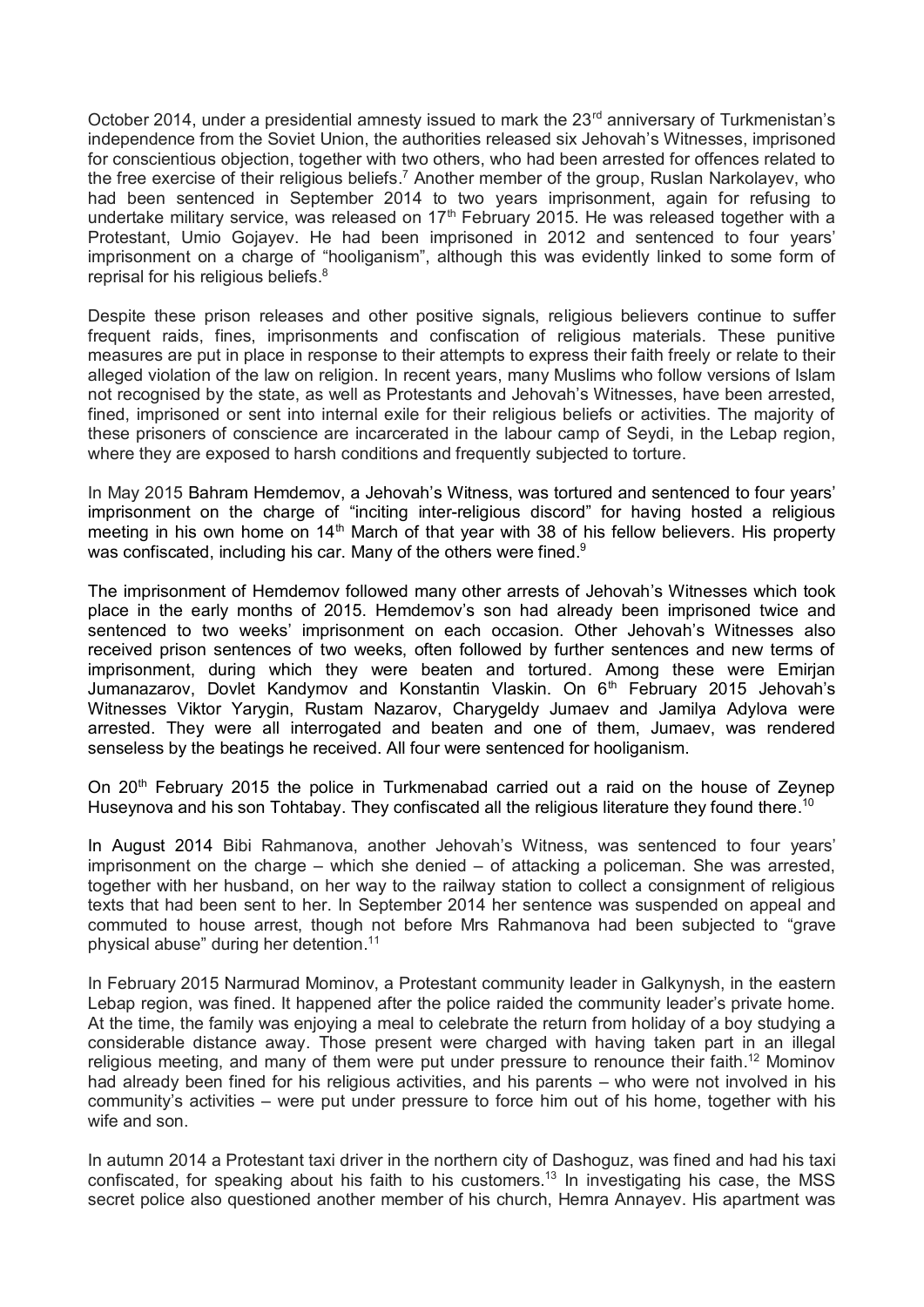raided by the police, leading to the confiscation of the religious texts found there and legal charges brought against him. Two months after the raid, the secret police began an investigation at the workplace of Annayev's wife, claiming to have found irregularities there. She too was fined and was dismissed from her post.

In the field of education too, the families of minority religious communities had difficulties expressing their faith. There were incidents of bullying and other forms of discrimination against their children.

A number of parents complained that at the beginning of the 2014/2015 academic year, they were asked to sign declarations in some schools in Ashgabat stating that their children did not belong to religious organisations. Those who refused to sign did not face direct repercussions but were nonetheless victims of the climate of suspicion and tension that this request was evidently intended to create. In another school, photographs of children from a local Protestant church were pinned up on the school noticeboard, with a message underneath stating: "These are the children of parents belonging to sects. Take notice and beware."

Muslims face state interference and control in a more obvious way than is the case with other faiths. The government supervises all nominations, transfers and promotions of imams, both at the national and regional levels. Forms of Islam other than those approved and promoted by the state are frequently described as "Wahabi" and members of these groups face imprisonment as the price of their independence. The number of Muslim prisoners of conscience currently held in detention or in labour camps is unknown.<sup>14</sup>

## **Prospects for freedom of religion**

Over the past year in Turkmenistan there have been small signs of improvement concerning human rights and a slight opening up towards the West. However, the almost total absence of alternatives to the official state sources of information makes it difficult to establish the actual scope of these changes and their consequences.

Turkmenistan is sometimes called the "hermit kingdom" because of the government's apparent desire to isolate the country from the rest of the world. Religious freedom violations in the country are "systematic" to the extent that the news agency Forum 18 described repression by the authorities as "almost scientific".<sup>15</sup> With the government enforcing strict information control, it requires religious groups to register under what the U.S. International Commission on Religious Freedom (USCIRF) calls "intrusive criteria".<sup>16</sup> The USCIRF 2016 report states: "Police raids and harassment of registered and unregistered religious groups continued."<sup>17</sup> Advocates of human rights and other activists face the constant threat of detention, a frequently-used instrument of political reprisal by the government. The complete absence of independent information, together with the difficulty of access to the country for international observers and the frequent bans on residents wishing to travel abroad, makes it extremely difficult to obtain reliable information about the real situation in the country.

Today Turkmenistan is going through a period of great uncertainty. The steep fall in the price of natural gas, and the resulting reduction in revenues, have had severe repercussions, with growing unemployment.<sup>18</sup> The government is even considering abandoning the system of socio-economic subsidies which, for more than 20 years, has been a fundamental means of keeping the population under control.<sup>19</sup> In addition, tension on the border with Afghanistan has continued to worsen; over the course of 2015, roughly 70 percent of the armed forces and military hardware were occupied in patrolling this border.<sup>20</sup>

Supported by his family clan, President Gurbanguly Berdymukhamedov, who has been in power since 2006, maintains what Human Rights Watch calls "unlimited power and total control over all aspects of public life" in Turkmenistan.<sup>21</sup> Like his predecessor, this current president is also working to create a personality cult around himself.<sup>22</sup> In May 2015 he had erected in his honour a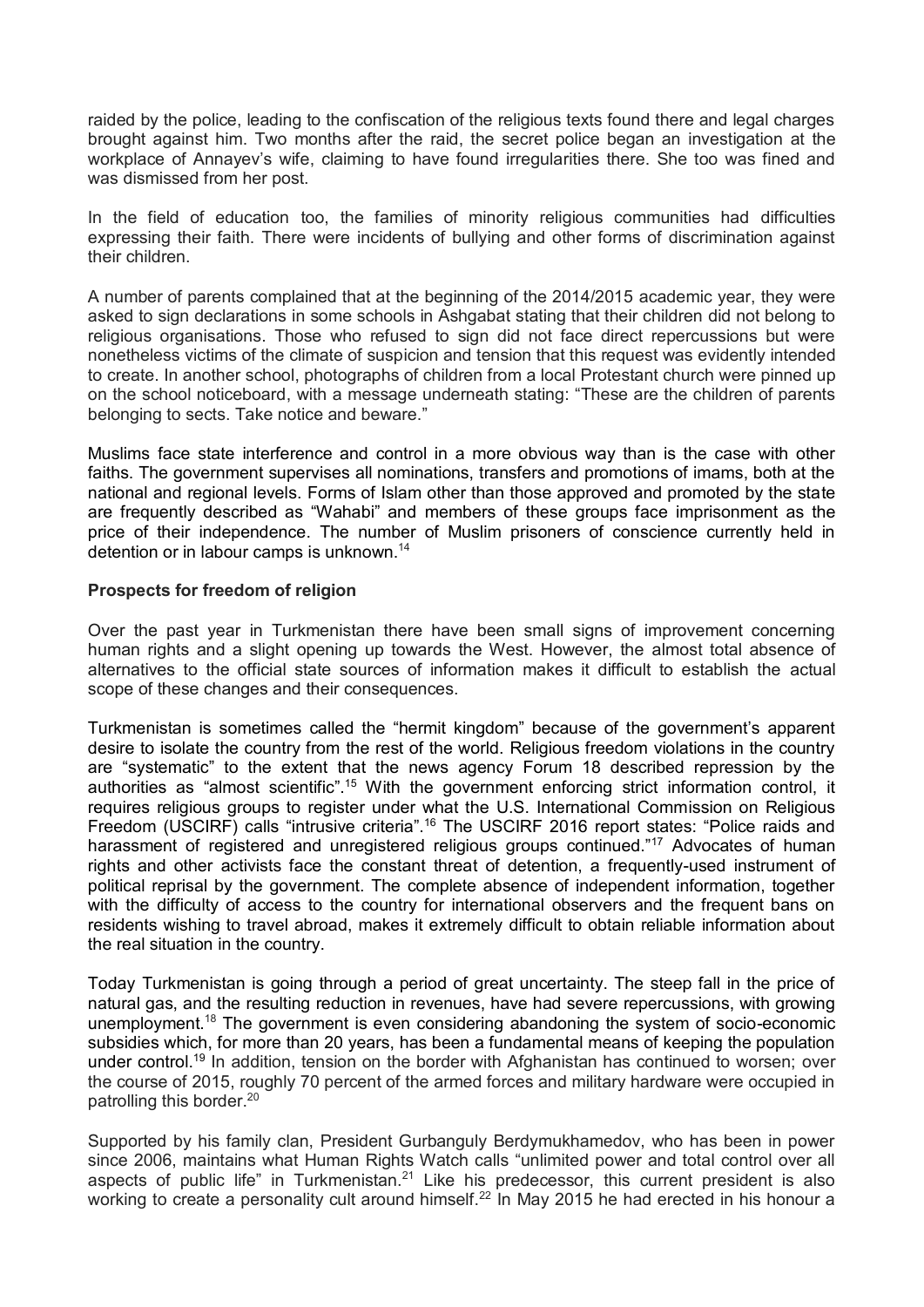21-metre high statue, covered in 24 carat gold. It was funded by "donations" from all state employees.<sup>23</sup> A constitutional commission, chaired by the president, is currently studying a revision of the constitution with a view to extending the presidential term of office from five to seven years and at the same time raising the current age limit of 70. These changes, if approved, will not only reinforce Berdymukhammedov's authoritarian grip on the country but they are also likely to pave the way to his becoming president for life.<sup>24</sup>

Described as one of the 15 most corrupt nations on the planet,<sup>25</sup> Turkmenistan always appears on the blacklist of the NGO Freedom House as one of the world's most restrictive countries and one with the least respect for civil liberties.<sup>26</sup> According to Reporters without Borders, it is also third from the bottom in the world with regard to press freedom.<sup>27</sup> Because of its grave violations of religious freedom,<sup>28</sup> acting on the recommendation of the USCIRF, in July 2014 the U.S. State Department finally added Turkmenistan to its list of "Countries of Particular Concern". The USCIRF renewed this same recommendation in its 2016 report.<sup>29</sup>

The government does not tolerate any form of dissent and censors all the press and electronic media. Many websites, including social media and messaging services, have been blocked.<sup>30</sup> The authorities have repeatedly targeted Radio Azatlyk, the Turkmen service of Radio Free Europe/Radio Liberty (RFE/RL), which is the only alternative news source in the Turkmen language. In August 2015 a correspondent for RFE/RL, Saparmamed Nepeskuliev, was sentenced to three years' imprisonment on a charge of drugs possession $31$  and other independent journalists have been subjected to similar pressures in order to prevent them engaging in their investigative work.<sup>32</sup> Since March 2015<sup>33</sup> the authorities in the city of Ashgabat have forced residents to take down their satellite dishes in order to prevent them from accessing any other form of alternative information, threatening those who refuse to remove them "voluntarily" with fines.<sup>34</sup>

With regard to positive developments, for the first time in 12 years, a Turkmen delegation was present at the annual Human Dimension Implementation Meeting of the Organisation for Security and Cooperation in Europe (OSCE). <sup>35</sup> Also, perhaps as a result of the country's economic difficulties, during 2015 there were increased relations with foreign governments and international organisations. Nonetheless, for the time being, it does not appear that this has had a significant impact with regard to human rights.

In January 2015 the government announced its intention to introduce an ombudsman for human rights. Apart from some meetings and workshops that have been held in Turkmenistan on this subject, the proposal remains under discussion for the time being.<sup>36</sup>

<sup>-</sup><sup>1</sup> ARDA

<sup>&</sup>lt;sup>2</sup> Known for its autocratic government and large gas reserves, Turkmenistan also has a reputation as an island of stability in restive Central Asia; http://www.bbc.com/news/world-asia-16094646

<sup>3</sup> Radio Free Europe/Radio Liberty 12 March 2015

<sup>4</sup> United States Commission on International Religious Freedom, Annual Report, 2014

<sup>&</sup>lt;sup>5</sup> United States Commission on International Religious Freedom, Annual Report, 2014

 $^6$  Southworld web magazine, 1 November 2015. http://www.southworld.net/turkmenistan-a-small-community-movingforward/

<sup>7</sup> Asia News del 28 October 2014

<sup>&</sup>lt;sup>8</sup> Forum 18 News Service, 18 February 2015

<sup>&</sup>lt;sup>9</sup> Forum 18 News Service, 21 May 2015

<sup>10</sup> Forum 18 News Service, 21 May 2015

<sup>11</sup> Forum 18 News Service, 29 September 2014

<sup>12</sup> Forum 18 News Service, 12 March 2015

<sup>&</sup>lt;sup>13</sup> Forum 18 News Service, 12 March 2015

<sup>14</sup> Forum 18 News Service, 28 October 2014 and 21 May 2015

<sup>15</sup> AsiaNews citing Forum 18 http://www.asianews.it/news-en/Everyday-religious-repression-12973.html

<sup>16</sup> http://www.uscirf.gov/sites/default/files/USCIRF%202016%20Annual%20Report.pdf

 $17$  Ibid

<sup>&</sup>lt;sup>18</sup> Radio Free Europe/Radio Liberty 7 March 2016

<sup>19</sup> Asia News 2 October 2015

<sup>&</sup>lt;sup>20</sup> Radio Free Europe/Radio Liberty 7 March 2016